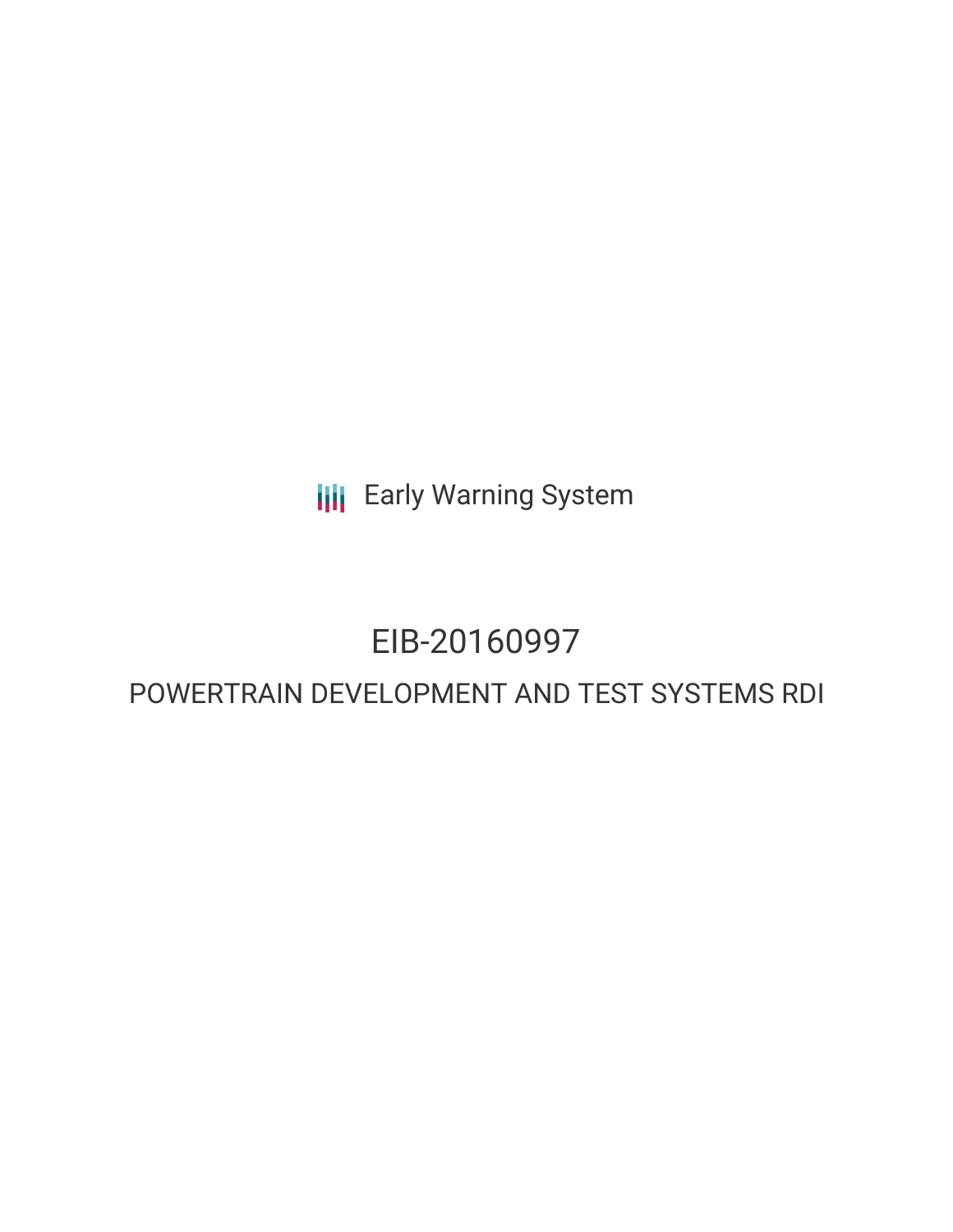

#### **Quick Facts**

| <b>Countries</b>               | Austria                        |
|--------------------------------|--------------------------------|
| <b>Financial Institutions</b>  | European Investment Bank (EIB) |
| <b>Status</b>                  | Approved                       |
| <b>Bank Risk Rating</b>        | U                              |
| <b>Voting Date</b>             | 2017-09-19                     |
| <b>Sectors</b>                 | Industry and Trade, Transport  |
| <b>Investment Type(s)</b>      | Loan                           |
| <b>Investment Amount (USD)</b> | \$83.95 million                |
| <b>Loan Amount (USD)</b>       | $$83.95$ million               |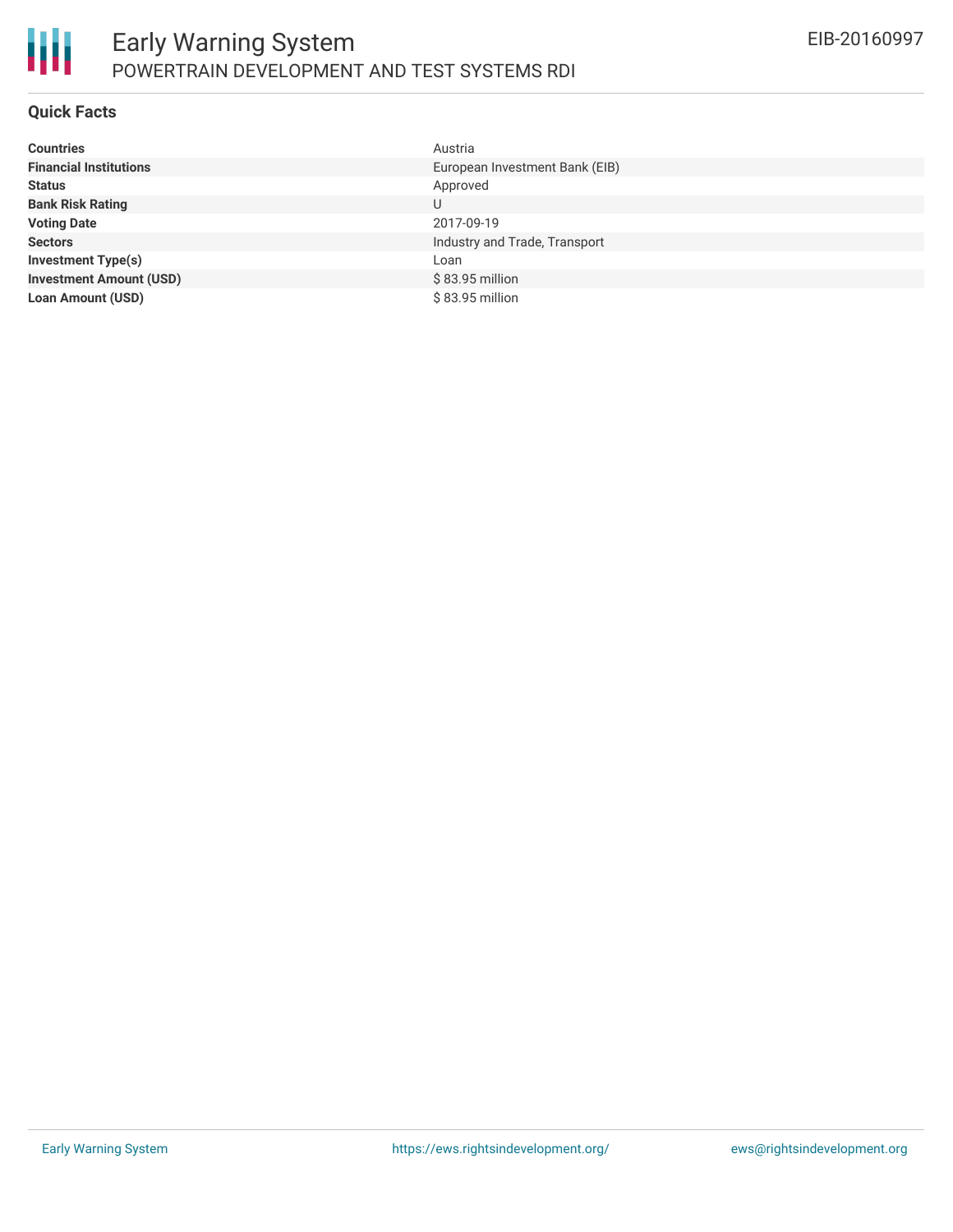

#### **Project Description**

According to EIB website, the project is for the financing of research, development and innovation (RDI) activities over the period 2017-2020 including development of new fuel efficient powertrains with reduced emissions and related test systems. The project will contribute to increasing the knowledge and know-how in the field of fuel efficient and low (including zero) carbon powertrain technologies and is expected to lead to higher fuel efficiency and the reduction of emissions of CO2 from motor vehicles. The project concerns innovative research, development and innovation contributing to the development of a more efficient and sustainable transport system.

The project is considered as environmentally acceptable for the Bank's financing.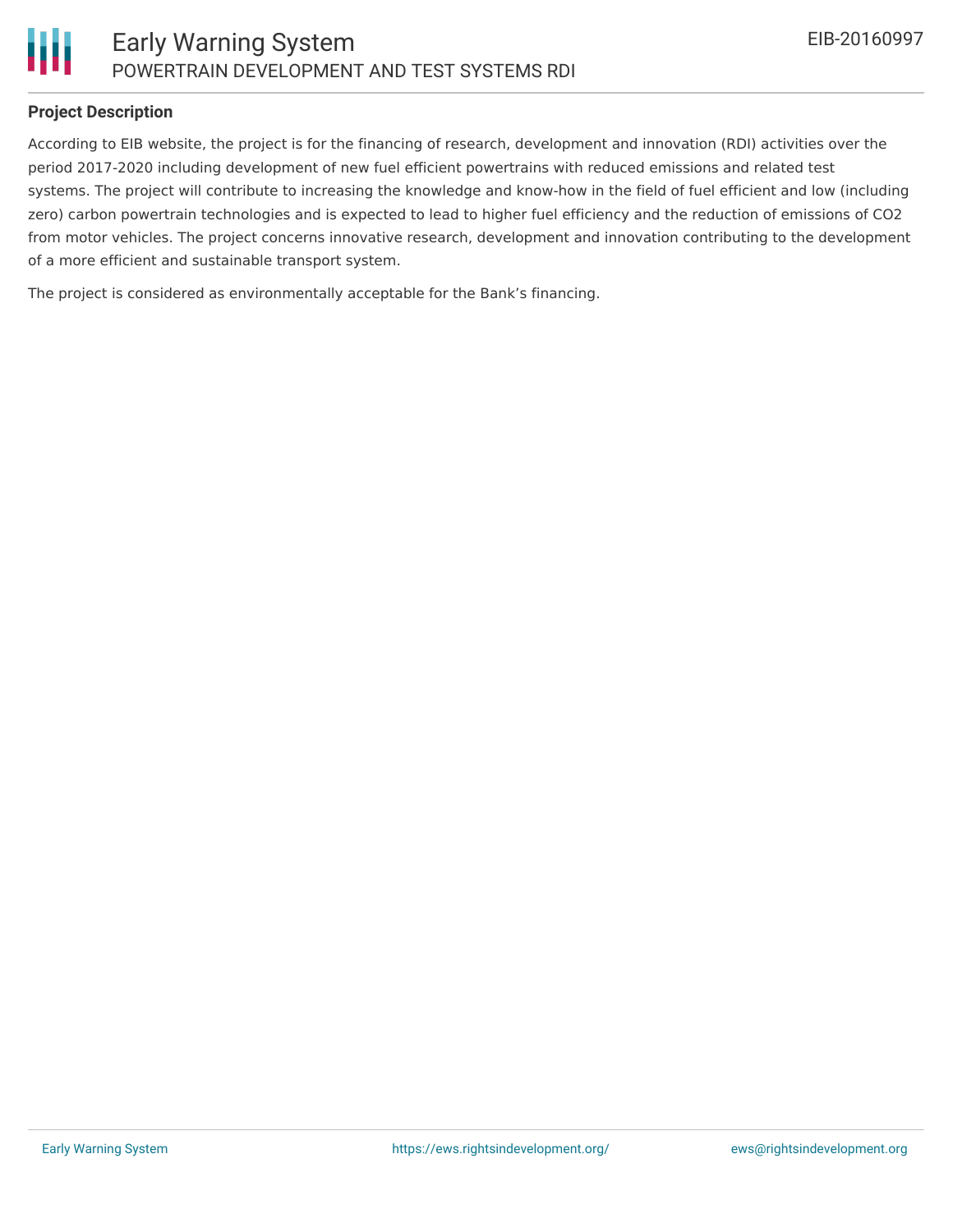

### **Investment Description**

European Investment Bank (EIB)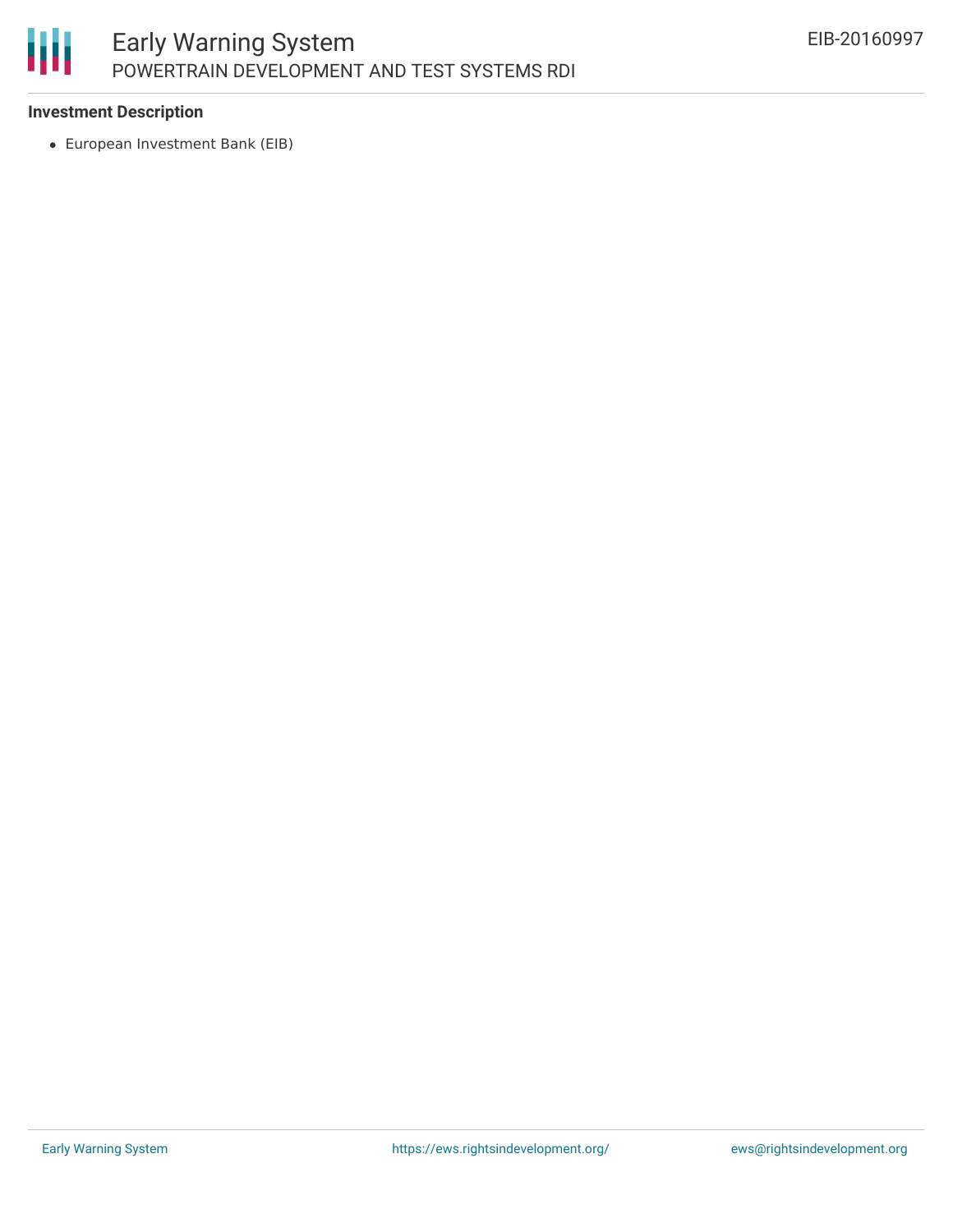#### **Contact Information**

No contact information provided at the time of disclosure.

#### ACCOUNTABILITY MECHANISM OF EIB

The EIB Complaints Mechanism is designed to facilitate and handle complaints against the EIB by individuals, organizations or corporations affected by EIB activities. When exercising the right to lodge a complaint against the EIB, any member of the public has access to a two-tier procedure, one internal - the Complaints Mechanism Office - and one external - the European Ombudsman. A complaint can be lodged via a written communication addressed to the Secretary General of the EIB, via email to the dedicated email address complaints@eib.org, by completing the online complaint form available at the following address: http://www.eib.org/complaints/form, via fax or delivered directly to the EIB Complaints Mechanism Division, any EIB local representation office or any EIB staff. For further details, check:

http://www.eib.org/attachments/strategies/complaints\_mechanism\_policy\_en.pdf

When dissatisfied with a complaint to the EIB Complaints Mechanism, citizens can then turn towards the European Ombudsman. A memorandum of Understanding has been signed between the EIB and the European Ombudsman establishes that citizens (even outside of the EU if the Ombudsman finds their complaint justified) can turn towards the Ombudsman on issues related to 'maladministration' by the EIB. Note that before going to the Ombudsman, an attempt must be made to resolve the case by contacting the EIB. In addition, the complaint must be made within two years of the date when the facts on which your complaint is based became known to you. You can write to the Ombudsman in any of the languages of the European Union. Additional details, including filing requirements and complaint forms, are available at: <http://www.ombudsman.europa.eu/atyourservice/interactiveguide.faces>.